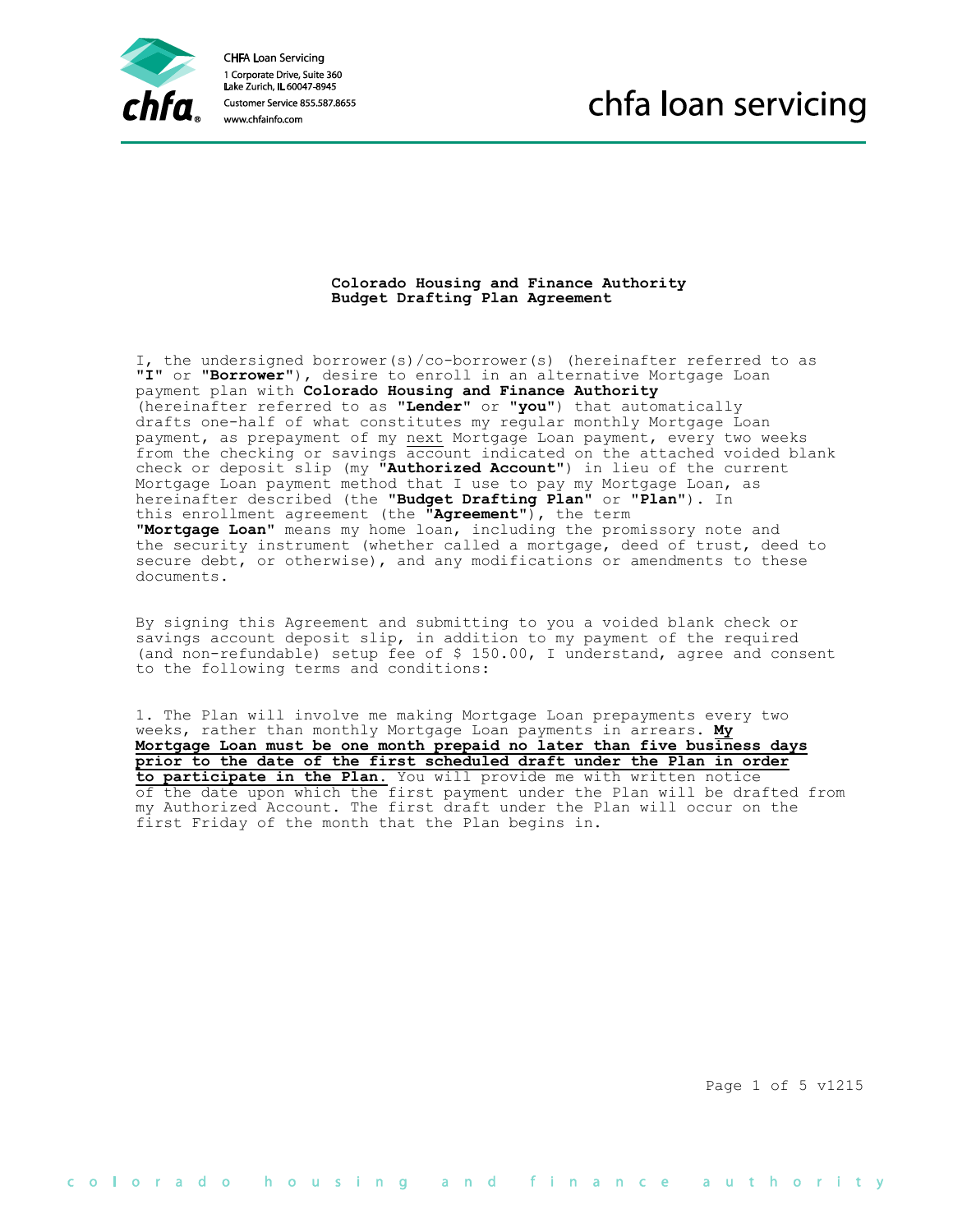

 2. Until this Agreement terminates, every two weeks you will draft from my Authorized Account one-half of the amount constituting my monthly Mortgage Loan payment that is due at the time I enter into the Plan (each a "**Half Payment**"), and apply these drafted payments each time that two unapplied Half Payments are collected (a "**Full Payment**"). If any Half Payment drafted plus any amount in suspense does not total at least a Full Payment, then such amounts will be held in suspense in a non-interest bearing account until a Full Payment is collected. Any payments that I make for my Mortgage Loan other than those drafted under the Plan ("**Separate Payments**") will be applied as principal curtailments and will not combine with any unapplied Half Payment in suspense to collectively constitute a Full Payment, provided that there are no outstanding late charges on my Mortgage Loan and provided further that my Mortgage Loan remains prepaid under the Plan, as contemplated herein. **I acknowledge and understand the amounts constituting Half Payments, Full Payments and Separate Payments are subject to change pursuant to Section 4 of this Agreement.**

 3. I understand and agree that it is solely my responsibility to cancel any other electronic or automatic payment program(s) through which I make my regular monthly Mortgage Loan payment, and that you are not, and will not be, responsible for any double payment(s) that might occur because of my failure to do so.

 4. If there is any change in my Mortgage Loan during the Plan, such as a change in the escrow requirements, then you may adjust my records and drafts under the Plan in order to reflect any necessary changes in my Mortgage Loan payments that are due under the Plan. **I acknowledge and understand that any change related to escrow analysis affecting my Mortgage Loan payments will take effect in less than 30 calendar days.**

 5. If my draft date under the Plan falls on a weekend or a legal or banking holiday, then the draft will be accomplished on the next business day. I understand that such an occurrence will not change the draft date of any subsequent draft that is to be made under the Plan.

 6. A full year of drafts under the Plan will result in me making 26 or 27 Half Payments to you each year every two weeks, as opposed to the 12 monthly Mortgage Loan payments that I am currently required to make each year. All drafts made under the Plan in excess of 24 per year ("**Excess Drafts**") will be applied to the outstanding principal balance of my Mortgage Loan in the month that they are received.

Page 2 of 5 v1215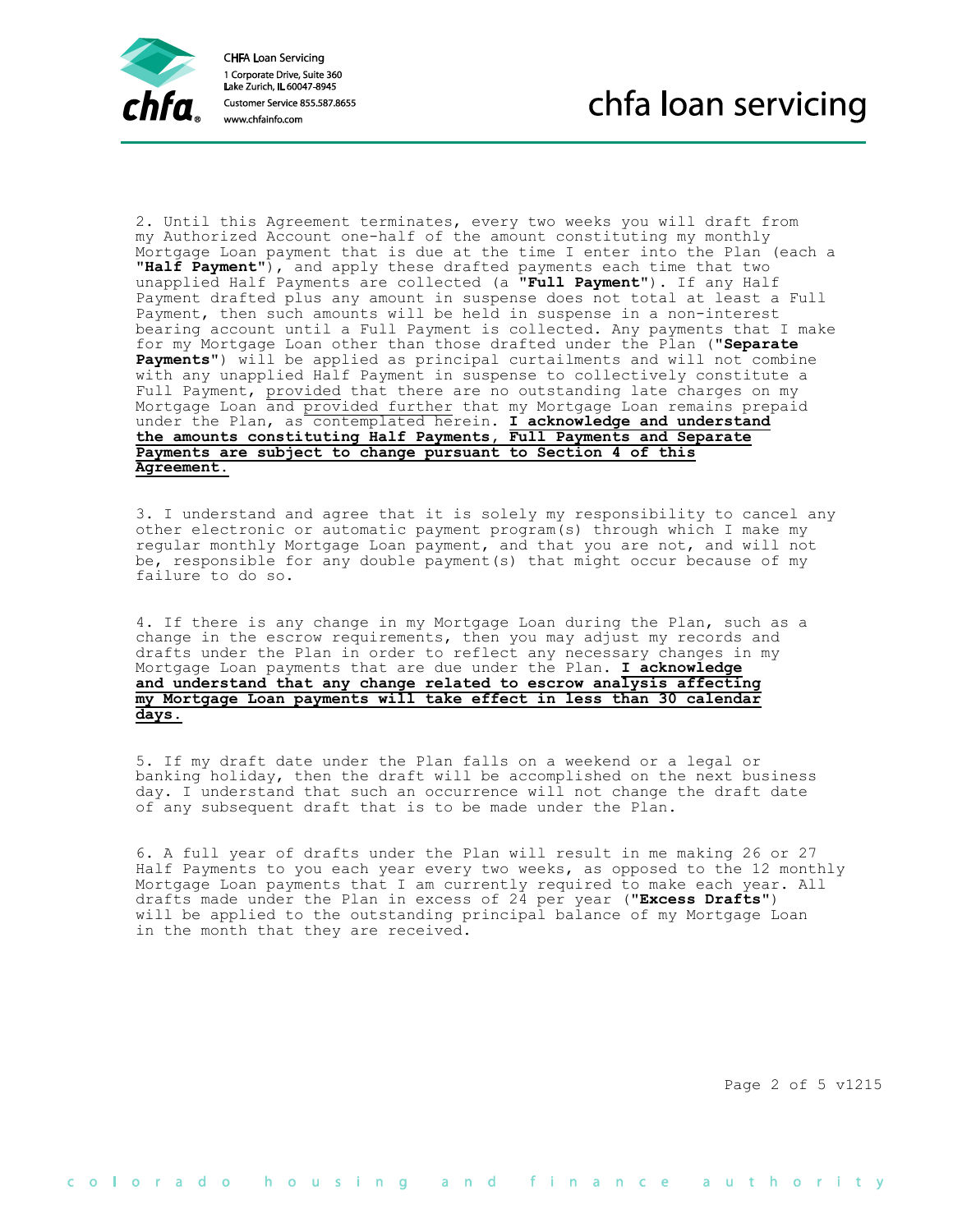

 7. If my financial institution returns your draft request from my Authorized Account under the Plan for any reason (for example, there are insufficient funds in my Authorized Account), then you have the right to charge me, and I will pay to you, a fee in an amount permitted under law, unless otherwise prohibited by law. If a draft request under the Plan is returned for any reason, then automatic drafting will be suspended under the Plan until I will pay you the amount owed. After being informed of a returned draft, I will pay you the returned amount as instructed within five business days after being informed of the situation. I understand that returned draft requests might cause drafting under the Plan to be suspended, and resumption of Plan drafting will require me to pay any amounts owed and not successfully drafted no less than five business days prior to the date of the next scheduled draft under the Plan. I understand and agree that if two or more draft requests from my Authorized Account are returned under the Plan within any 12 month period, then you will have the right to remove me from the Plan and terminate this Agreement.

 8. I will promptly inform you in writing of any changes that I make to my Authorized Account that might affect the Plan or any payments or drafts made thereunder.

 9. I am giving you (or your agent, assignee or successor in interest) the authority to make drafts from my Authorized Account in accordance with the terms of this Agreement, to apply the drafts made under the Plan to my Mortgage Loan, to hold Half Payments in suspense in a non-interest bearing account until at least a Full Payment is collected, and to take any related actions necessary to carry out this Agreement. This delegation of authority will remain in effect until this Agreement is terminated.

## 10. Termination of the Plan.

 10.1. Borrower's Right to Terminate the Plan. Upon 30 calendar days' prior written notice, I am permitted to cancel this Agreement for any reason. To the extent possible, I will also provide you with 30 calendar days' prior written notice of my intent to payoff my Mortgage Loan prior to its natural payoff date under the Plan. If I do not provide you with 30 calendar days' prior written notice of a payoff, then I understand that your system might draft an extra draft from my Authorized Account following my payoff, in which case I understand that such payment will be returned to me after the tenth business day following that draft.

 10.2. Lender's Right to Terminate the Plan. You have the right to terminate this Agreement if (i) two or more of my drafts under the Plan are returned for any reason, (ii) if I do not comply with the terms of this Agreement, (iii) if, after drafting begins, my loan payments can no longer be drafted because my loan is no longer prepaid and remains in that state for no less than six months and you provide me with 60 days' prior written notice of termination, (iv) if, within six months of signing this Agreement, my loan is never brought into prepaid status and you provide me with 60 days' notice of termination and refund my setup fee if drafting has not yet begun, or (v) you provide me with 30 calendar days' prior written notice of termination, which is permitted to be given for any other reason, including if my Mortgage Loan is sold to a third party.

Page 3 of 5 v1215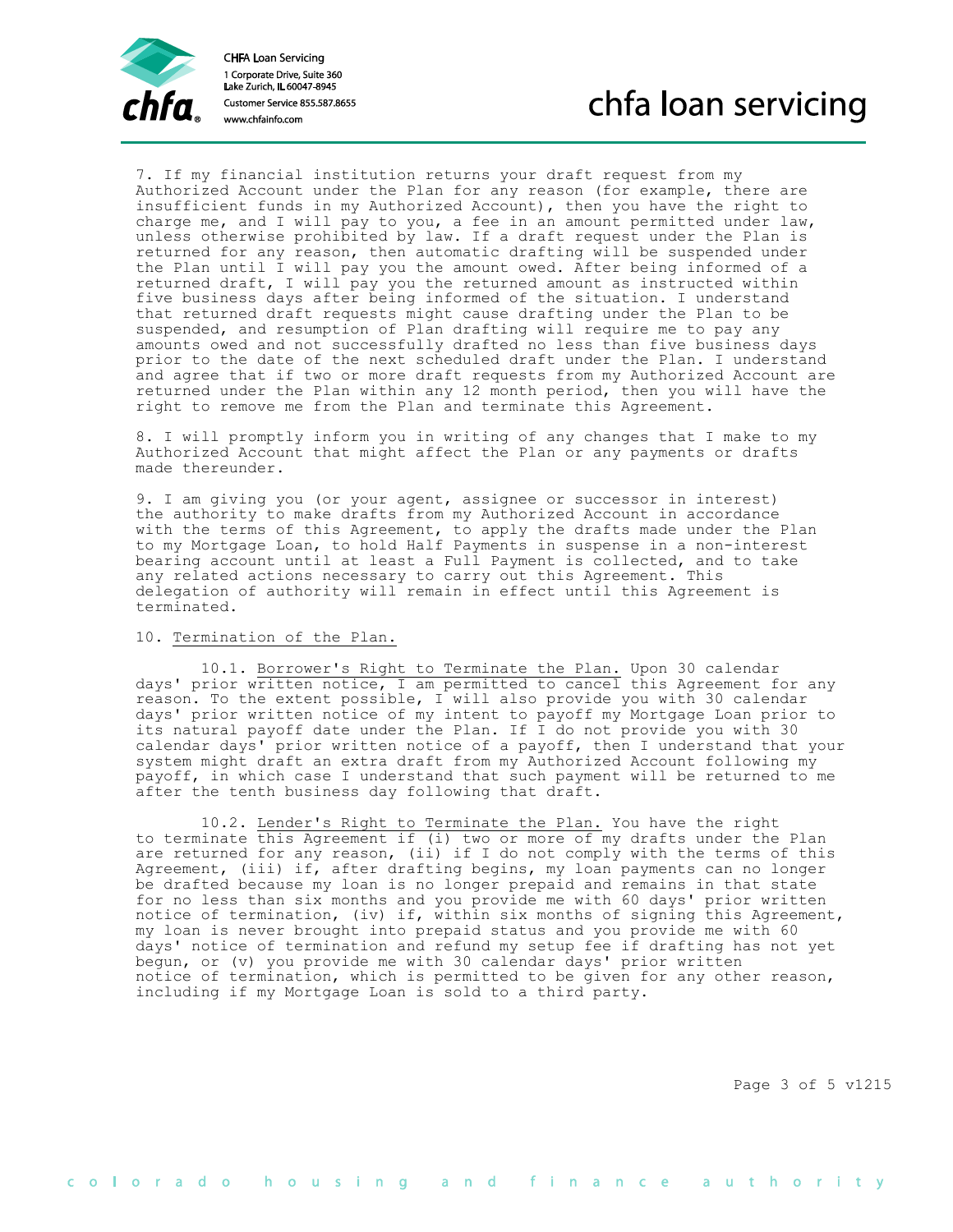

 10.3. Automatic Termination. If my next payment due under the Plan is greater than or equal to the outstanding principal balance of my Mortgage, then the Plan will automatically terminate and you will provide me with notice thereof along with a payoff statement within five business days of such termination.

 10.4. Upon termination of this Agreement, my participation in the Plan will cease, and I will be required to make all future Mortgage Loan payments due in accordance with the terms of my Mortgage Loan. Following termination of this Agreement, I understand that I will not be permitted to re-apply for enrollment in the Plan for one calendar year.

 11. Participation in the Plan will require me to pay you a one-time upfront setup fee of \$ 150.00 with this signed Agreement in order to enroll in the Plan. **I understand that I will need to submit a voided check or savings account deposit slip in addition to this setup fee, and that my submission of this setup fee via check will not satisfy this requirement. I understand that if a voided check or savings account deposit slip is not sent with this Agreement in addition to the required set up fee, then my application to enroll in the Plan will be rejected. I understand that, once drafting begins, the required \$ 150.00 setup fee will be NON-REFUNDABLE**.

 12. This Agreement constitutes the complete understanding of the parties hereto with respect to the subject matter herein, and cannot be modified except by a writing that is signed by an authorized representative of both you and me.

 13. This Agreement will be governed in all respects with the laws of the state of Illinois.

 14. The Plan does not modify the terms of my Mortgage Loan, which will continue to apply and be fully enforceable.

Page 4 of 5 v1215